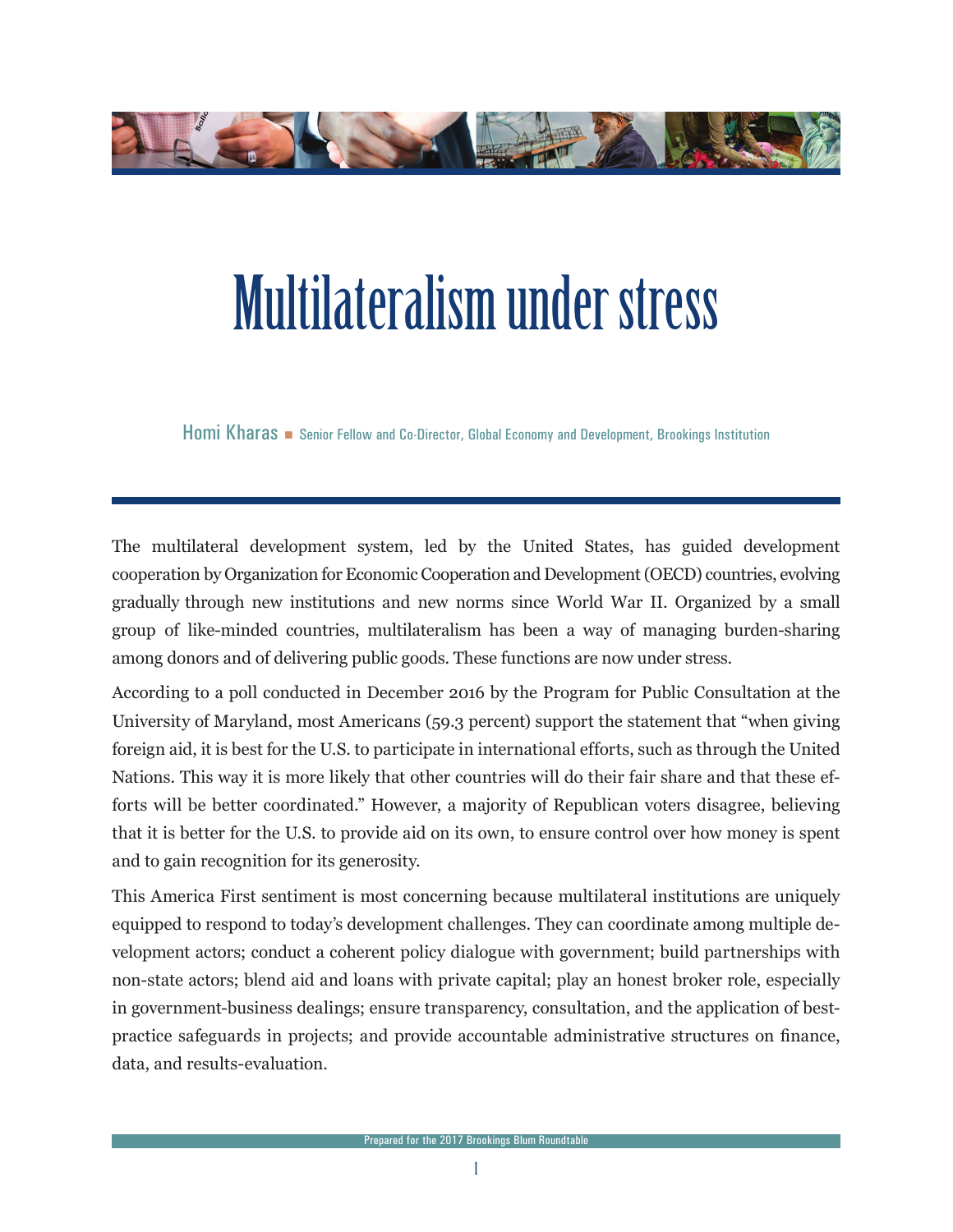There are two categories of multilateral institutions. One depends on grants from donor budgets, replenished every year or on a regular cycle. The U.N. agencies, various development funds like the International Development Association and African Development Fund, and vertical funds like the Global Fund, the International Fund for Agricultural Development, and Gavi, the Vaccine Alliance fall into this category. Multilateral development banks (MDBs), which constitute the other category, include the International Bank for Reconstruction and Development (IBRD), African Development Bank, and the Asian Development Bank. With MDBs, initial paid-in capital comes from donor budgets, but most financing comes from borrowing on capital markets.

The share of aid passing through multilateral institutions has been steady at around 30 percent, but a growing number of donor countries also make voluntary contributions (about 12.5 percent of aid flows) to multilateral entities, giving them "trust funds" to implement their own programs. The U.S. is one of the largest users of multilateral institutions; 36 percent of its aid disbursements pass through multilaterals, with 16 percent channeled via core contributions, and the remaining 20 percent extended in the form of voluntary contributions designated for specific projects and programs (called "multi-bi" aid).

Multilateral institution detractors worry about high overhead cost, creep and waste, and cumbersome bureaucracy. Major shareholder countries accordingly assess multilaterals through two lenses: First, the degree to which their activities align with the national interest and, second, the effectiveness and efficiency of the agency in carrying out their mission.

Improving the effectiveness of the 192 multilaterals receiving aid today is not an easy process. Many are facing issues that in some cases may be existential. While no multilateral has been closed in the post-World War II era, U.S. leadership will determine the outcomes with consequences resonating for many years.

## U.N. agencies and development funds

President Donald Trump's budget for fiscal year 2018 proposed one of the largest declines in discretionary funding in U.S. history, with only \$37.6 billion (-29.1 percent) for the State Department and other international programs. Only the Environmental Protection Agency fares worse (-31.4 percent). The budget document outlines the administration's strategy:

"Remaining engaged with the United Nations and other international organizations while pressing for key reforms that promote transparency, accountability, efficiency, effectiveness, and a more fair distribution of the funding burden. Significant savings can be found by improving peacekeeping missions and spending wisely on U.N. agencies, and encouraging other member states to increase their contributions."

The key issues are burden-sharing and effectiveness and efficiency in implementation.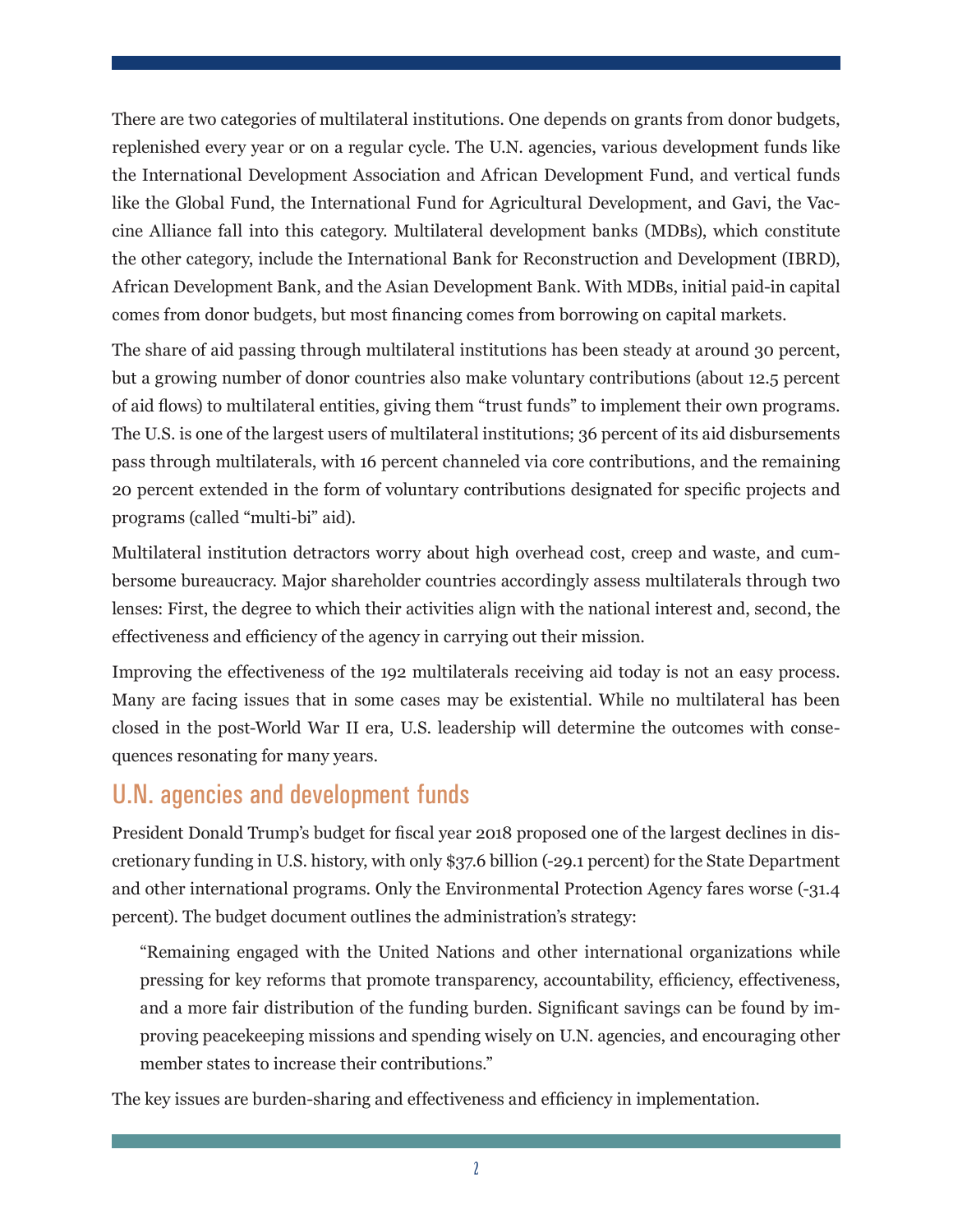Figure 1 shows U.S. contributions to U.N. agencies in 2015. The majority of U.S. funding (60 percent) goes toward programs that can be classified as "development or humanitarian." A further 27 percent goes toward "security" programs. Little goes to technical agencies or administration.

Five organizations/areas account for three-quarters of all U.S. funding of the U.N.: peacekeeping, the World Food Program, the U.N. High Commission for Refugees, UNICEF, and core funding for the U.N. Secretariat, including the functioning of the General Assembly.

Figure 2 illustrates the question of burden sharing. It shows three definitions of a "fair" distribution: (i) the U.S. share of OECD donors' income; (ii) the U.S. share of the world economy; and (iii) the U.S. share of world population. The burden carried by the U.S. is only excessive in respect to the third yardstick. In aggregate, the U.S. contribution to all U.N. entities is slightly less than its share in the global economy. Moreover, this is highly differentiated by agency. The U.S. provides more than its global economy share to peacekeeping, the World Food Program, the U.N. High Commission for Refugees, and some smaller programs. It provides far less than its proportional share of the global economy to the core administrative functions of the U.N. and to smaller U.N. agencies.

One of the systemic issues facing the U.N. is the small share of core funding, both for the Secretariat and for individual agencies. The U.N. is a forum for establishing norms and technical standards for effective behavior—but the technical agencies get a small fraction of resources. Within the development agencies, too, underfunding of core standards limits their ability to provide a coherent overarching framework within which others can work. (A case in point is the Food and Agriculture Organization's Principles for Responsible Investment in Agriculture and Food Systems). Instead, donors earmark resources toward specific projects and programs they wish to see implemented. Over half the resources of the U.N. development system is now earmarked, a practice that undercuts burden-sharing and restricts flexibility in resource allocations.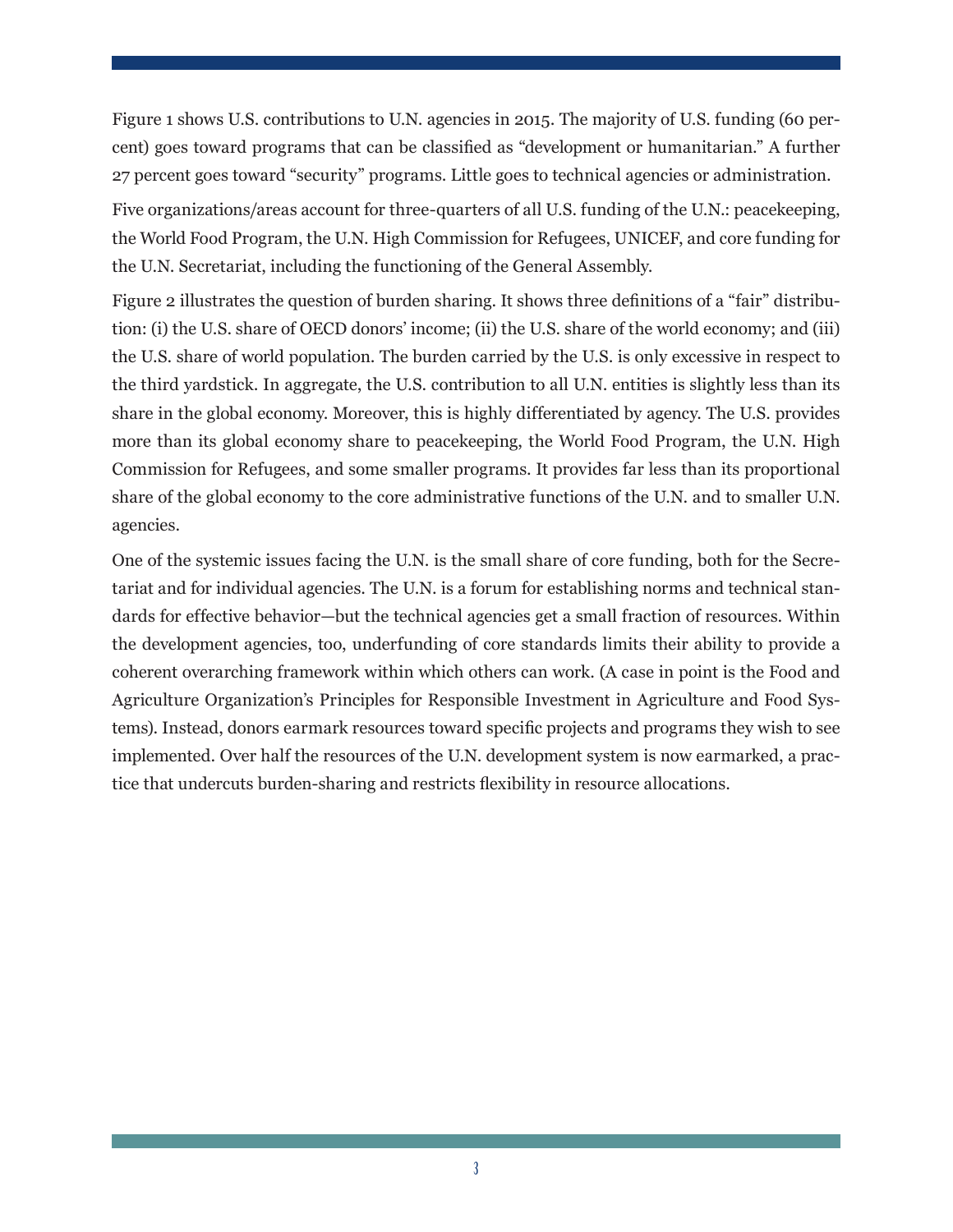

**Figure 1: U.N. organizations' revenues provided by the U.S. in 2015**

*Source: McArthur and Rasmussen calculations based on data from https://www.unsceb.org/content/un-system-financial-statistics, downloaded 2-May-2017*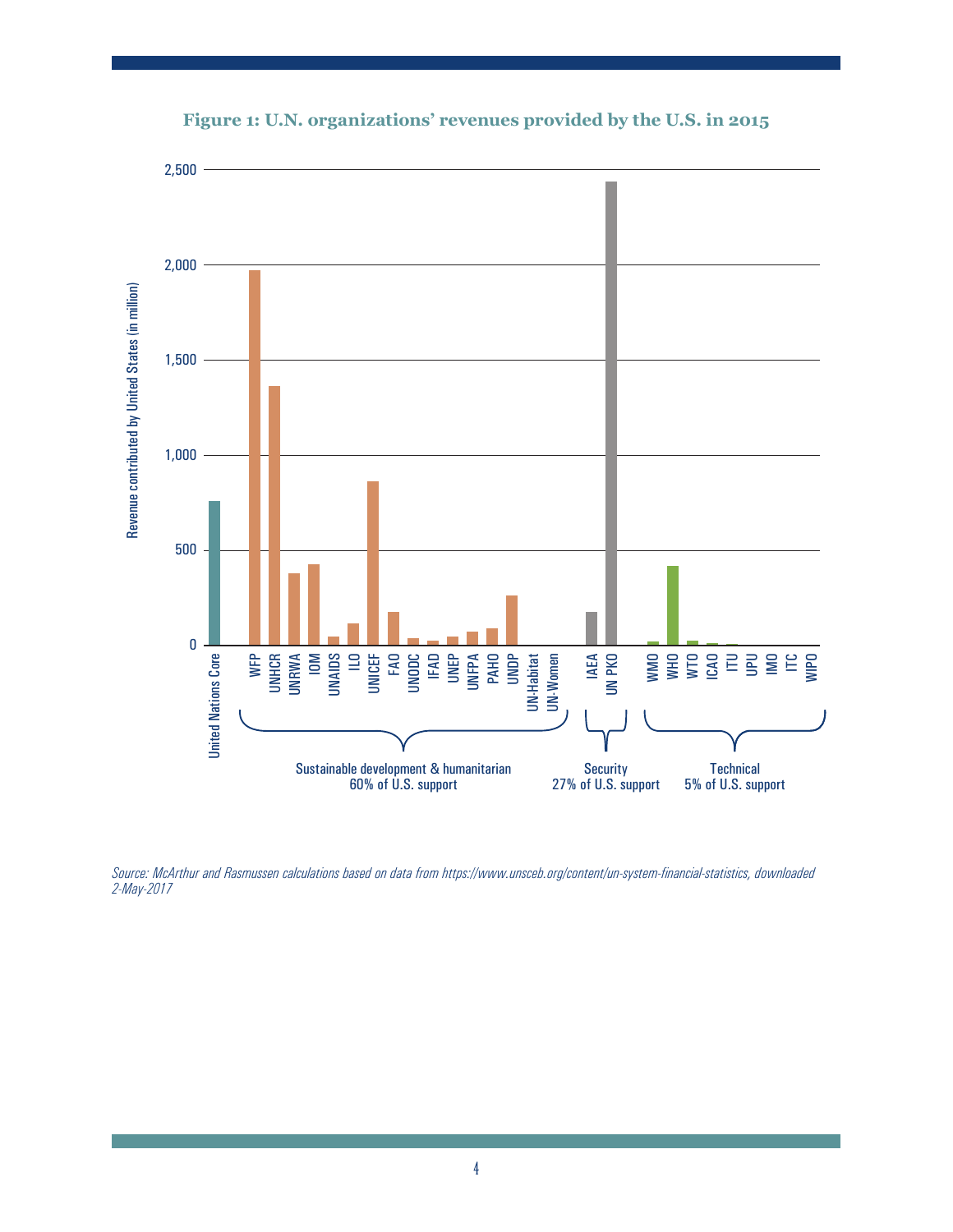



*Source: McArthur and Rasmussen calculations based on data from https://www.unsceb.org/content/un-system-financial-statistics, downloaded 2-May-2017*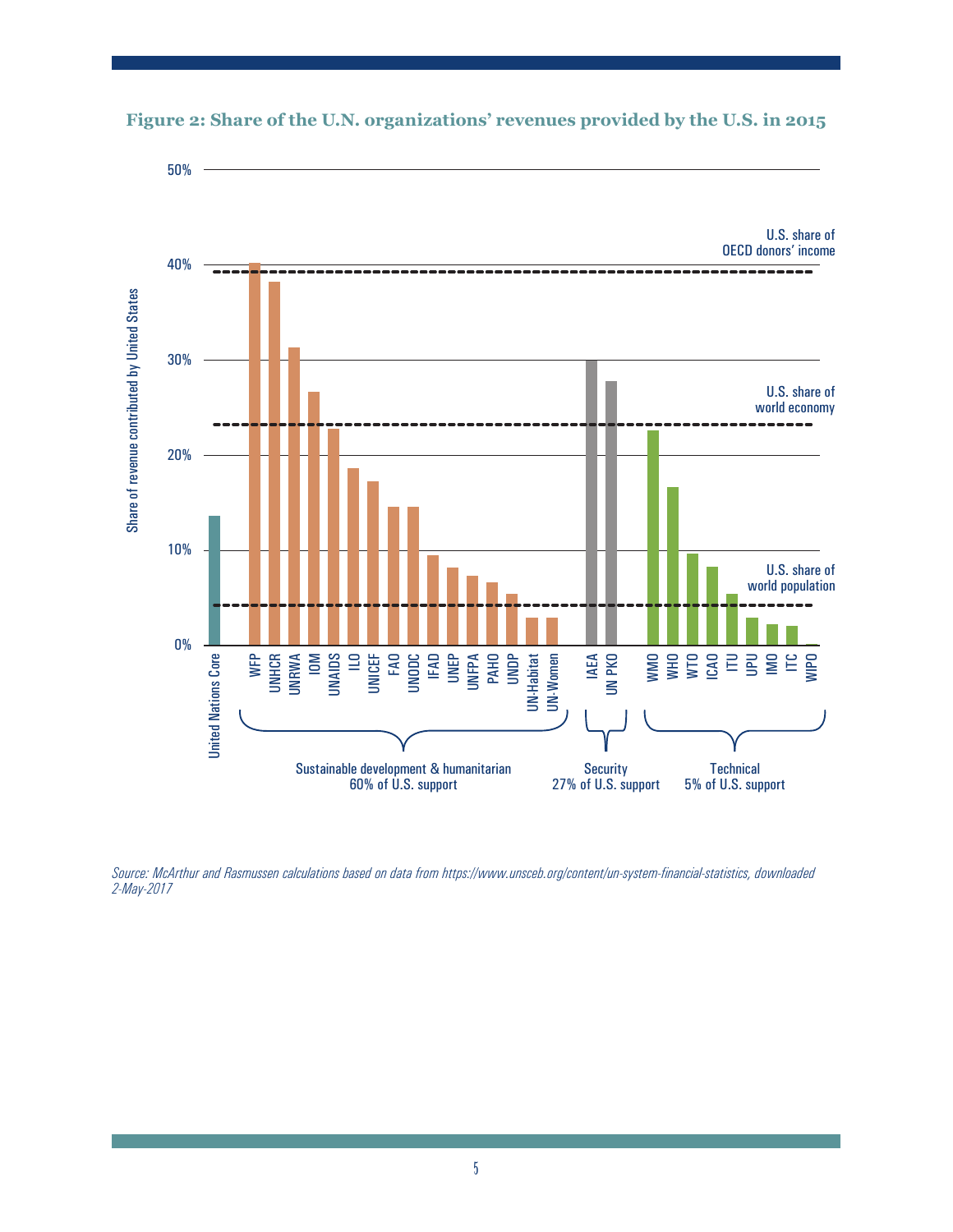Figure 2 shows that the U.S. already has great discretion to fund agencies of which it approves and to withhold funding from those of which it disapproves. In 2014, the U.S. did not fund five agencies: UNESCO, the Office for Project Services, the U.N. University, the Institute for Training and Research, and the World Tourism Organization. Ironically, if the U.S. cuts its U.N. contributions, it will almost certainly have to cut funding to organizations where it currently has most control; for example, two institutions with the largest U.S. funding—the World Food Program and UNI-CEF—have always been led by Americans.

Another major issue that arises when individual donors fund different parts of the multilateral system is that the system can become unbalanced. The U.N. spends much of its money (about 40 percent) in fragile states where humanitarian and peacekeeping costs predominate. In these countries, the share of development expenditures is low, around one-quarter. The system is heavily oriented toward dealing with symptoms of crisis (famine, conflict) and provides relatively little money to build resilience and fund prevention, something that could be five to 10 times more cost effective. The continuation of earmarking hampers any shift toward more cost effective programming. For decades, then, the humanitarian-development and peace-development divides have remained unaddressed.

## Multilateral development banks

The U.S. is the major shareholder in many multilateral development institutions and has traditionally appointed the president of the World Bank, the largest institution. The five largest multilaterals operating in developing countries collectively have capital and reserves of over \$800 billion. Yet they are shackled by their shareholders, both in financial and operational terms.

From a financial perspective, MDBs have been very cautious, partly because most of their capital is callable, not paid-in, and shareholders wish to limit their risk. Although MDBs often publicize their commitments, their actual net disbursements are far smaller, with the outstanding stock of loans of the five largest multilateral banks just over \$400 billion. The G-20 Working Group on multilateral banks reported that there could be potential for at least doubling this amount without jeopardizing the AAA credit rating status enjoyed by all the top five development banks.

From an operational perspective, shareholders are split on two major issues. They do not agree on the role of multilateral banks in upper middle-income countries (defined as countries with per capita income levels between \$3,956 and \$12,236). Some shareholders believe that lending to this group dilutes focus and argue in favor of graduation at an early stage. Other shareholders, including the upper middle-income countries themselves, are in favor of continued support, in order to solve a range of global and regional problems—including knowledge sharing—as well as to improve the portfolio through diversification to low-risk countries. They emphasize the cooperative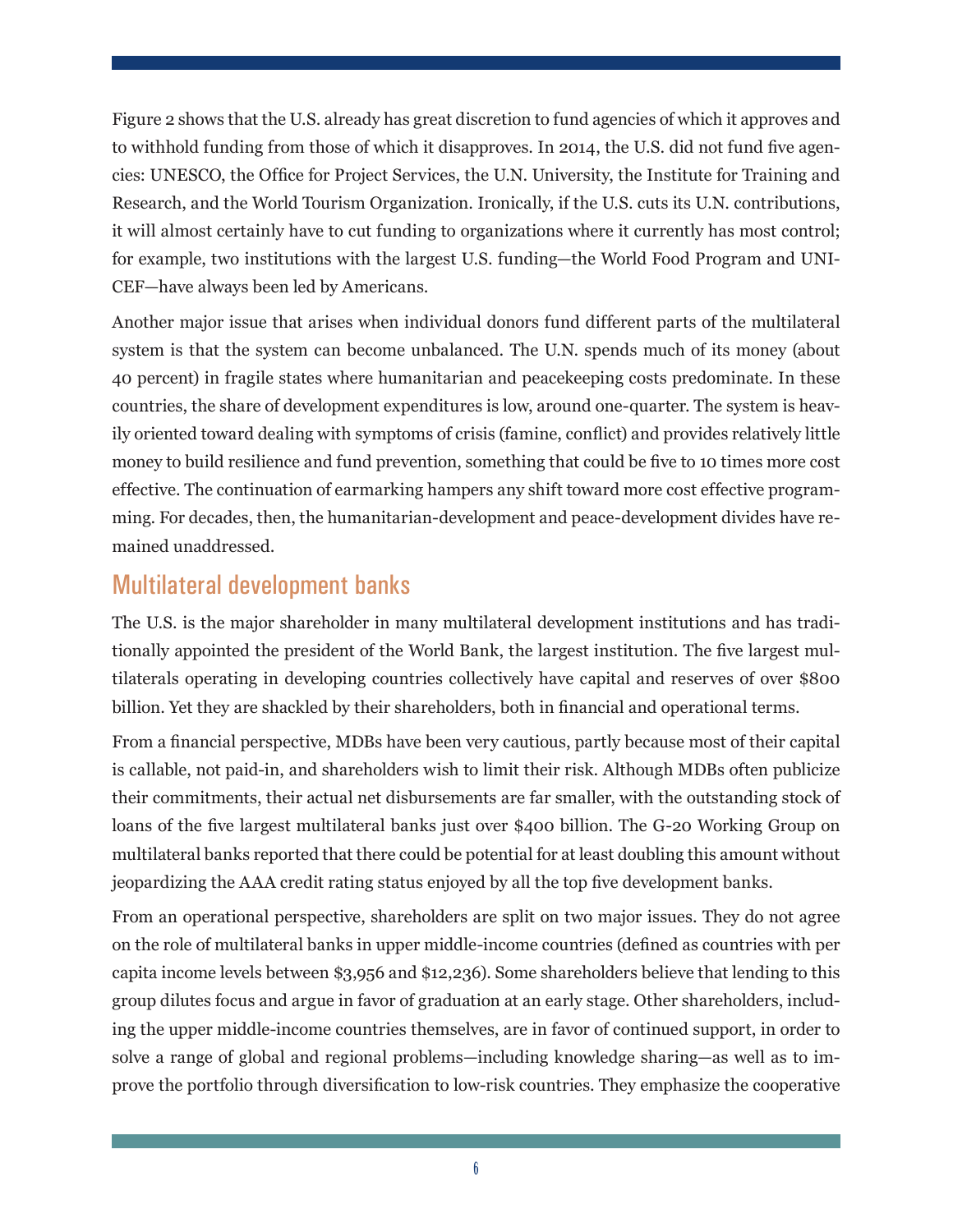nature of the multilateral institutions. The largest demand from upper middle-income countries is for infrastructure financing and institutional support via technical assistance.

A second divisive issue surrounds the nature of engagement with the private sector and managing the risk that publicly-funded projects could crowd out commercial investors. The World Bank has adopted a "cascade" principle for infrastructure finance to crowd-in private investment and to create markets. Under this framework, the Bank will first try to mobilize commercial investors through regulatory and policy reforms to improve the private investment climate and then look at risk-sharing instruments like guarantees, only using loans when these efforts to create market solutions do not work.

The cascade principle is widely disliked by other development banks who look to the client country for guidance as to whether to pursue a project as a private or publicly funded activity. Middleincome countries, too, are concerned about the potential of the cascade to slow the speed of project processing.

With shareholders at loggerheads, the major development banks, including the IBRD and the International Finance Corporation, are operating below potential. They lack clarity on the feasibility of a capital increase. They are still experimenting with new operating modalities for blending their financing with commercial investors.

## U.S. leadership

The U.S. has long been the leader of the multilateral development system, shaping its structure and funding its operations. That leadership is required now more than ever. Important decisions on funding have to be made—for U.N. agencies and for a number of funds whose three-year funding cycle is falling due, which includes the Global Environment Facility, the International Fund for Agricultural Development, and the Global Partnership for Education.

At the same time, the U.S. must take the lead in setting out a vision for the MDBs, both at the boards of these institutions and in global fora. The G-20 has commissioned an eminent persons group to look into the optimal role of the international financial institutions, with Tharman Shanmugaratnam, deputy prime minister of Singapore, as chairman, and John Taylor, former U.S. treasury undersecretary, as a member. It will deliver its final recommendations by September 2018.

In the background, but not to be ignored, is the specter of China's emergence as a major player in development finance. China has helped found two new, and now operational, development banks, the Asian Infrastructure Investment Bank and the New Development Bank. The AIIB has an initial paid-in capital pledge of \$20 billion. By 2020, it will have more paid-in capital than the IBRD (although the latter has accumulated considerable reserves) and about the same lending capacity.